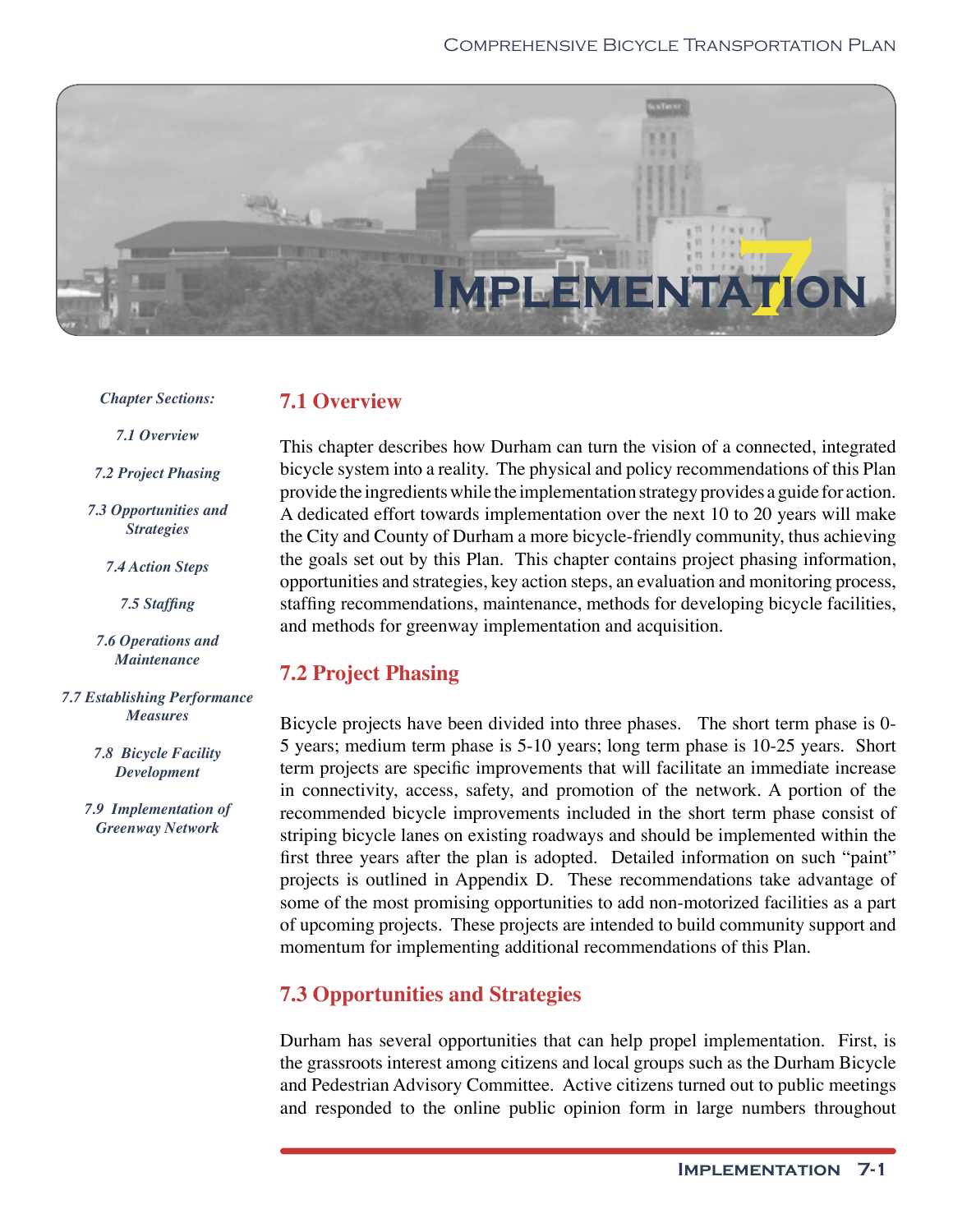### The City and County of Durham, North Carolina

this planning process. All showed interest in forming committees and working with communities across Durham to follow progress, stay active, and promote the comprehensive on-road and off-road system to decision-makers and fellow citizens. The organization of all interested citizens will help advocate the network development, promote awareness, develop local education and encouragement programs, and stimulate volunteer efforts.

A second opportunity is taking advantage of existing bicycle facilities, greenways, and trip attractors. Colleges, parks, shopping centers, etc. are all places people are interested in biking to. Short connections between existing facilities or trip attractors can lead to further connections, forming longer corridors that provide for both transportation and recreation. Also, the addition of bicycle racks, lockers, trailheads, and signage will make these destinations more attractive and visible.

A third opportunity is to take advantage of the region's growth. Engineering and design of new roads and developments should follow recommendations and design guidelines from this Plan to develop both on-road and off-road facilities. Also, where roadway reconstruction projects occur, bicycle facilities should be incorporated to reduce the overall cost of the system.

A fourth opportunity exists in the numerous departments and agencies that are involved in the creation of this Plan and/or could be involved in the implementation. An inter-departmental and inter-agency coordinating committee should be formed to directly coordinate the implementation of this Plan. This would function to continue communication between groups to ensure the integration and implementation of the new bicycle network. It would also function to have representatives from different backgrounds such as health and wellness, community development, the environment, etc. to tap into a variety of potential funding, program, volunteer, and development mechanisms. This inter-departmental coordinating committee will oversee the implementation of this plan, seek funding resources and opportunities, provide oversight/coordination/leadership for the overall network, develop programs, be a source for information and idea exchange, establish performance measures, listen to the community's needs and requests, update the Plan as necessary, and continue to build momentum for the overall network. The coordinating committee will also be responsible for integrating off-road and on-road facilities, and sharing updated GIS data for bicycle facilities. A final task is to remain connected and integrated with surrounding counties and regional bicycle networks. This committee should meet four times annually and include staff from:

- Durham Transportation Department
- Durham Engineering Department
- Durham Planning Department
- Durham Parks and Recreation Department
- Durham Area Transit Authority (DATA)
- Triangle Transit Authority (TTA)
- DCHC MPO
- Durham Police/Sheriff Departments
- Durham GIS Department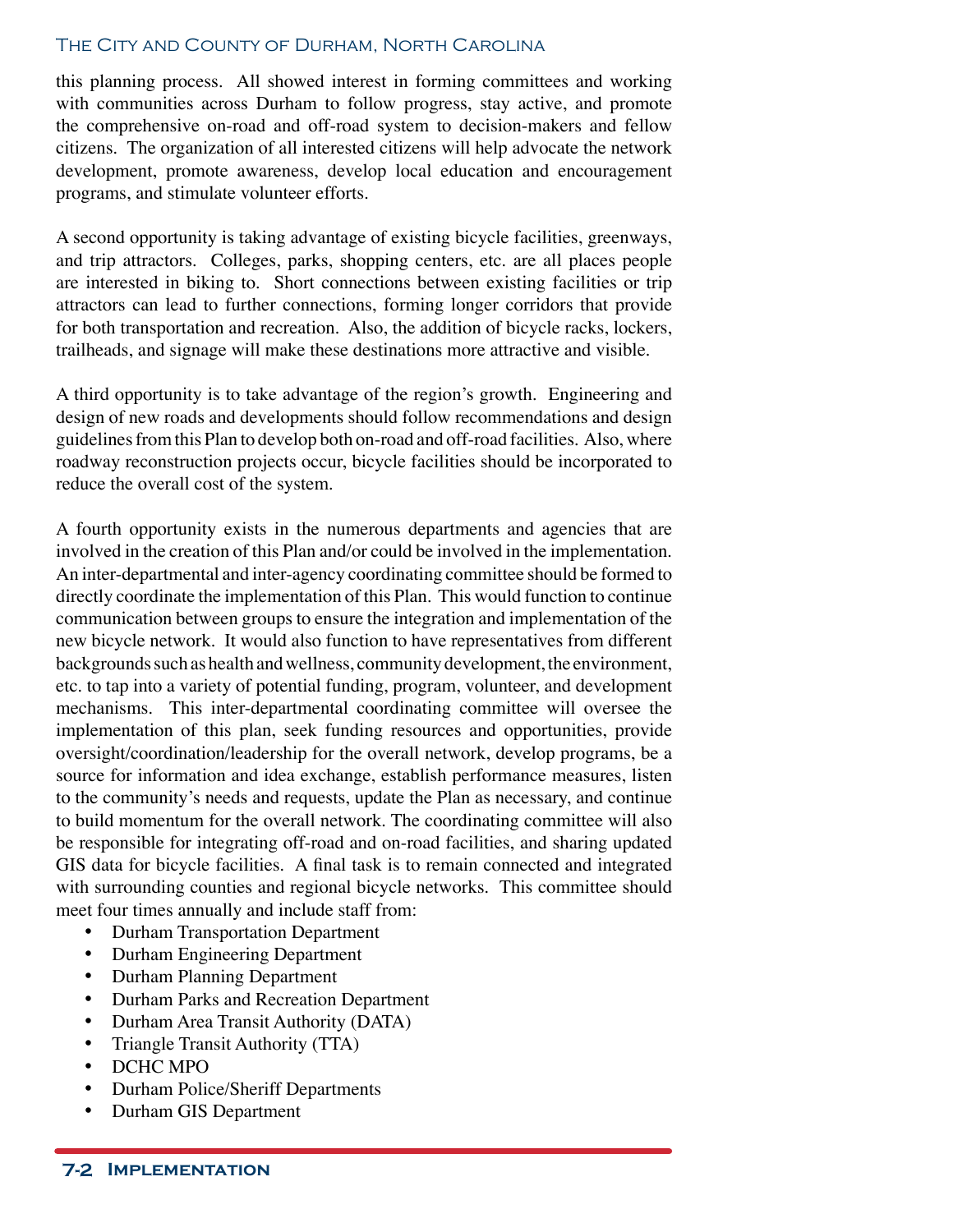- Durham Bicycle and Pedestrian Advisory Committee
- Durham Open Space and Trails Committee
- Other representatives of groups such as Duke Univ. Bicycle Advocates
- Active citizens (appointed to represent geographic regions of Durham)

# **7.4 Action Steps**

These action steps may occur simultaneously and address the integration of physical and policy improvements. The key steps are:

1) Adopt this Plan. This should be considered the first step in implementation for the local government. Through adoption of this document, the community is able to shape regional decisions so that they fit with the goals and recommendations of this Plan.

2) Form the Committee described in above section to oversee implementation and integration of the bicycle network.

3) Secure and commit funding necessary to undertake the short term projects and develop a long term funding strategy to allow continued development and maintenance of the overall system. Explore alternate funding sources from federal, state, and local sources and means.

4) Begin working on the phase one projects described in section 7.2 and illustrated in Appendix D. This will build momentum and focus attention on high priority areas.

5) Begin acquiring land and easements necessary to complete priority greenway segments and provide connections between systems where there are gaps.

6) Ensure that bicycle planning is integrated with other transportation planning and funding efforts at the state and local level, taking advantage of all future paving, construction, and reconstruction projects, as well as with long range and current land use, economic development, parks and recreation, environmental, and community planning, especially the new City of Durham UDO.

7) Facilitate development of local citizen committees and groups to advocate the Plan, build support, promote awareness, and develop local education and encouragement programs. These committees would also provide feedback to Durham City and County staff about the implementation of the Plan.

8) Organize quarterly forums for citizens to raise bicycle issues to Durham City and County staff. These forums should be supplemented by online feedback forms.

9) Develop and implement education, encouragement, and awareness programs such as public events, which can be used to announce new bike routes and upcoming projects and be a source of revenue.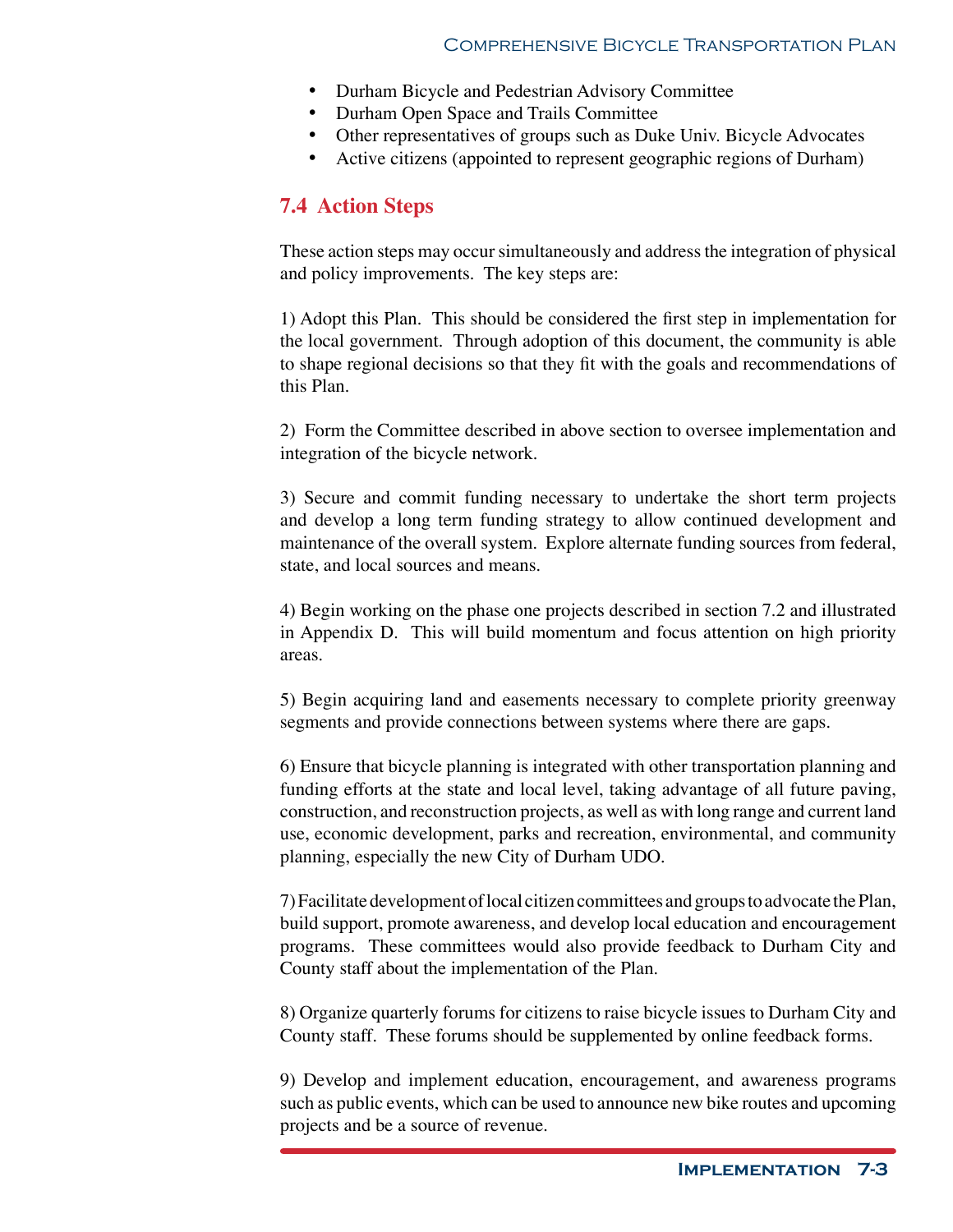# **7.5 Staffing**

### *Durham Transportation Department*

Representatives from the Durham Transportation Department should take on the responsibilities of "Bicycle Coordinator". These duties would include carrying out recommendations from this Plan, applying for funding, overseeing planning, design, and construction of the bicycle systems, and coordinating with local and regional jurisdictions and NCDOT. These coordinators should work with other staff to conduct tasks such as updating and publishing new local bicycle maps, creating and updating GIS layers of all bicycle facilities, coordinating education, enforcement, and encouragement programs, monitoring the use and safety of bicycle facilities, proposing future alternative routes, and working with adjacent communities and regional organizations to coordinate bikeway linkages.

Because of the growing need to develop the on-road bicycle system and supporting education, enforcement, and encouragement programs, the Bicycle Coordinator should also have an assistant. The general responsibilities of the Bicycle Coordinator and Assistant Bicycle Coordinator are listed below.

Bicycle Coordinator

- Overall implementation of on-road bicycle recommendations in this Plan
- Future on-road bikeway planning
- Roadway design and construction project review
- Interagency and jurisdiction coordination
- Grant applications
- Public outreach
- Staff training on bicycle issues
- Reporting to the transportation director

Assistant Bicycle Coordinator

- Reviewing and addressing public feedback
- Monitoring on-road bicycle system performance (safety, usage, amount of facilities provided)
- Coordinating education, enforcement, and encouragement programs
- Monitoring the demand for and installing new bicycle racks
- Replacing bicycle route signs and continually evaluating bicycle routes
- Oversight of on-road bicycle facility maintenance

# *Public Works Department /Engineering*

The Public Works Director should oversee the construction and maintenance of all trail and bicycle facilities. The Public Works section devoted to Streets should also be devoted to future recommendations for the bicycle networks, discussed earlier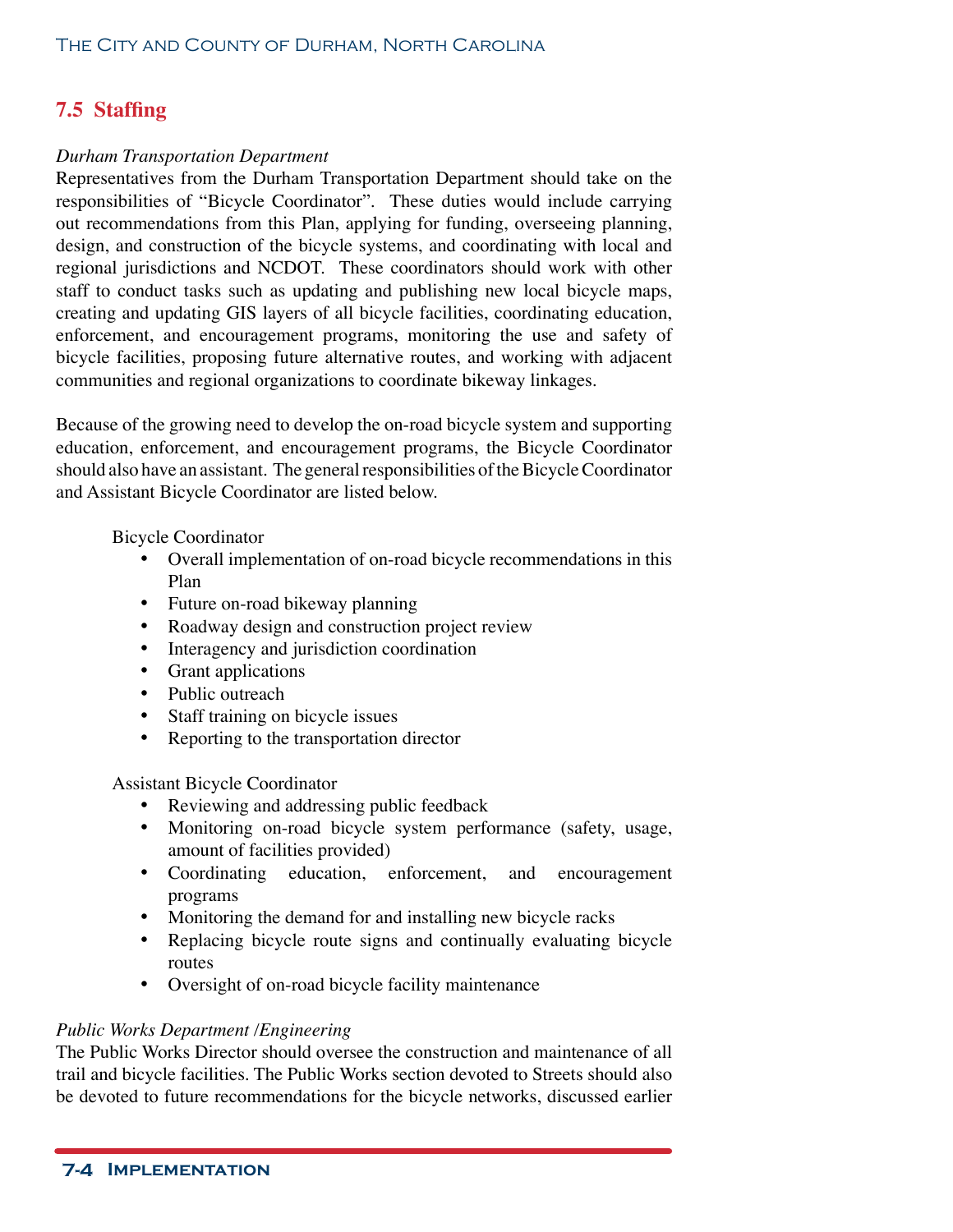in this plan. One member of the Public Works should handle facility development and construction (including posting bicycle route signs) among his/her other responsibilities.

#### *North Carolina Department of Transportation*

NCDOT Division Five should maintain all bicycle facilities within the roadway rights-of-way that are owned by the state. This includes paved shoulders and bicycle lanes on main roadways. Durham should work with NCDOT to develop a schedule for routine maintenance and a means of identifying locations for spot maintenance improvements.

#### *City of Durham Parks and Recreation Department*

Duties for the Park and Recreation Department would include carrying out the greenway recommendations from this Plan, applying for funding, and overseeing all greenway facilities. Staff should also conduct tasks such as updating and publishing new maps, creating and updating GIS layers of all greenway facilities, proposing future alternative routes, and working with adjacent communities/counties to coordinate linkages to other bikeways. The Parks and Recreation staff should also play a role in education and encouragement programs.

#### *Police/Sheriff Departments*

All local police officers should be educated about North Carolina's bicycle and pedestrian laws to promote positive interactions between bicyclists, pedestrians, and motorists. The Guide to North Carolina Bicycle and Pedestrian Laws, written by the NCDOT Division of Bicycle and Pedestrian Transportation, should be distributed to local law enforcement. Specific laws in the State of North Carolina include wearing a helmet under the age of 16, having an adequate light if riding after dark, riding on the right side of the road, and proper signaling when turning. Officers should become more proactive in educating the public and enforcing laws when they are broken.

#### *Volunteers*

Services from volunteers, student labor, and seniors, or donations of material and equipment may be provided in-kind, to offset construction and maintenance costs. Formalized maintenance agreements, such as adopt-a-trail/greenway or adopt-ahighway can be used to provide a regulated service agreement with volunteers. Other efforts and projects can be coordinated as needed with senior class projects, scout projects, interested organizations, clubs or a neighborhood's community service to provide for the basic needs of the proposed networks. Advantages of utilizing volunteers include reduced or donated planning and construction costs, community pride and personal connections to Durham's bicycle and greenway networks.

# **7.6 Operations and Maintenance**

Operations and maintenance refers to specific day-to-day tasks and programs performed to assure resources and facilities are kept in good usable condition.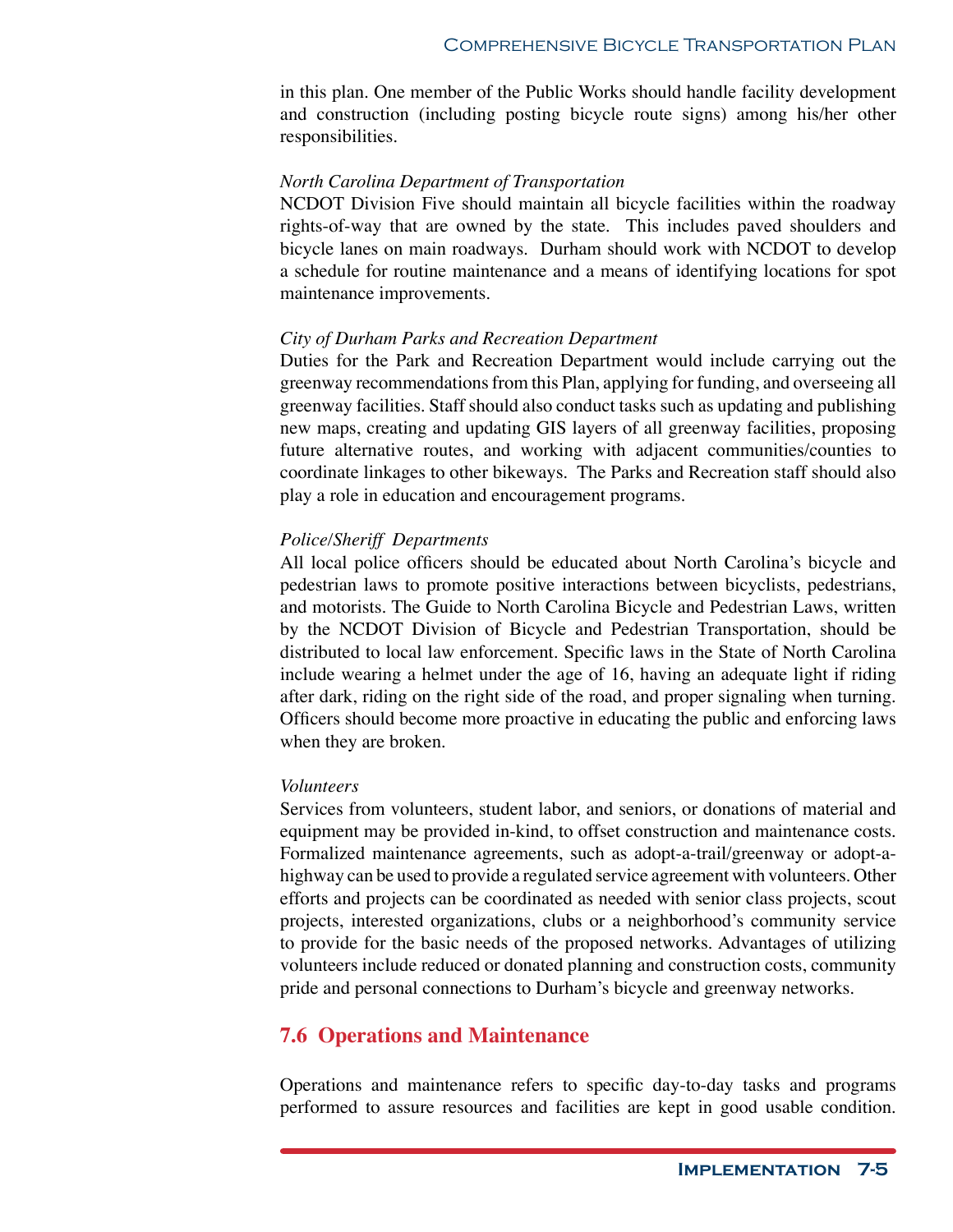This begins with sound design, durable components, and a comprehensive management plan. A management plan should be embraced by the entities responsible for maintaining the bicycle and greenway network, at the beginning of the implementation process. In addition, community groups, residents, business owners, developers and other stakeholders should be engaged in the long term stewardship of the resources preserved and enhanced by this plan as discussed later in this chapter.

7.6.1 Guiding Principles for Effective Operations and Maintenance

The Durham bicycle network should be viewed and maintained as a public resource. Indeed it will become infrastructure similar to the street system or utility networks, serving the community for generations to come. The following guiding principles will help assure the preservation of a first class system:

- Good maintenance begins with sound planning and design
- Foremost, protect life, property and the environment
- Promote and maintain a quality outdoor recreation experience
- Develop a management plan that is reviewed and updated annually with tasks, operational policies, standards, and routine and remedial maintenance goals
- Maintain quality control and conduct regular inspections
- Include field crews, police and fire/rescue personnel in both the design review and on-going management process
- Maintain an effective, responsive public feedback system and promote public participation
- Be a good neighbor to adjacent properties
- Operate a cost-effective program with sustainable funding sources

#### 7.6.2 Maintenance Responsibilities

The bicycle network should be maintained by the City of Durham Public Works and Parks and Recreation Departments, NCDOT, and patrolled by the City Police Department and Durham County Sheriff's Office. A key to continued success will be the establishment and acceptance of bicycle facility operations and maintenance guidelines and proper training of both supervisory and field personnel regarding on-road bicycle facility upkeep. There should also be interagency coordination and user feedback protocols that assure timely response to citizen complaints and suggestions, including a website and toll-free hotline for bicycle maintenance requests. Bicycle route signs and bicycle racks should also be maintained by the City of Durham Public Works and Parks and Recreation Departments and NCDOT, depending on the types and locations of facilities. More specific department/ staffing information is described above in Section 7.5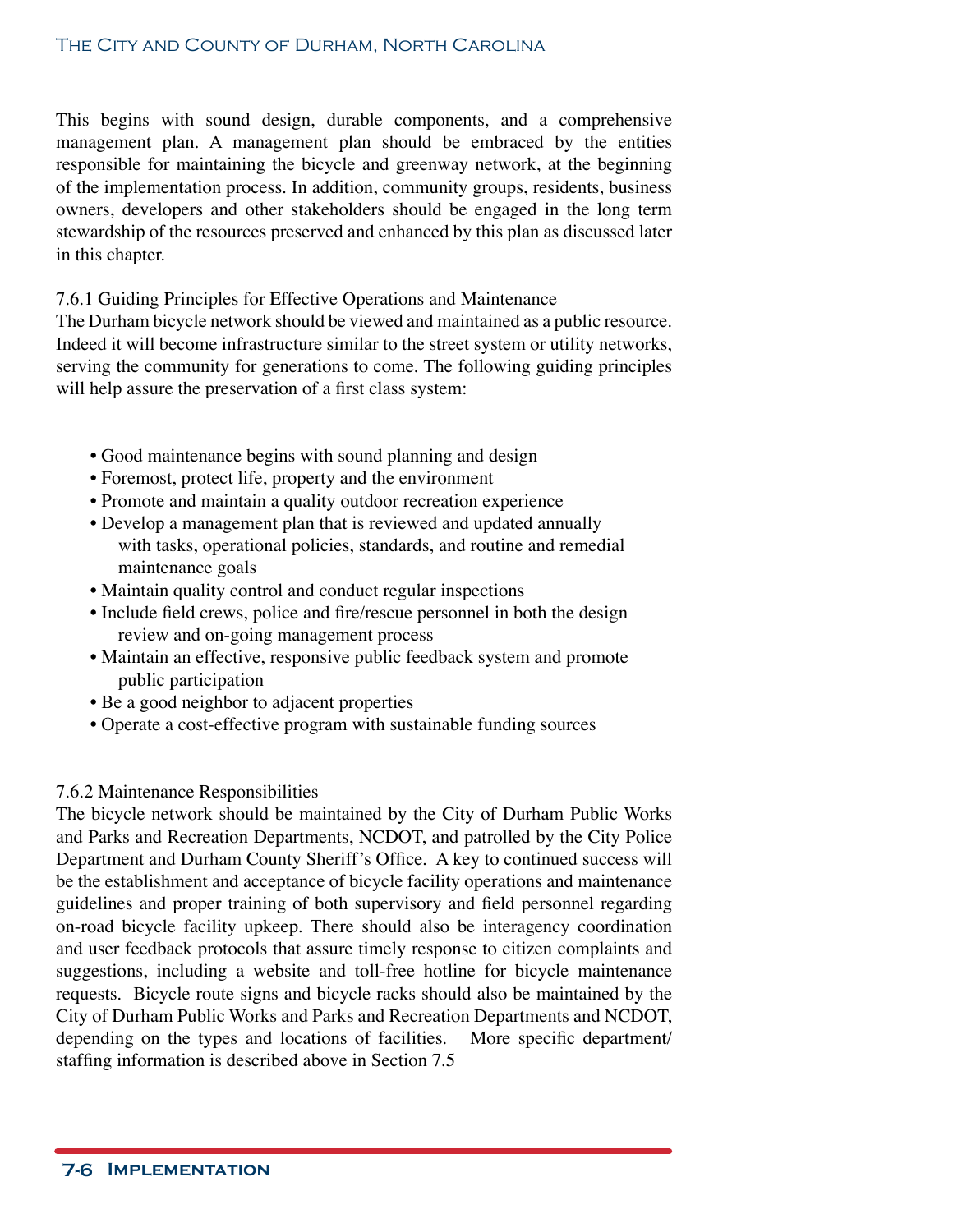#### 7.6.3 Routine and Remedial Maintenance

*Routine Maintenance Defined* 

Routine maintenance refers to the day-to-day regimen of litter pick-up, trash and debris removal, weed and dust control, trail sweeping, sign replacement, tree and shrub trimming, and other regularly scheduled activities. Routine maintenance also includes minor repairs and replacements such as fixing cracks and potholes or repairing a broken hand railing.

The following tasks should be performed on a regular basis to keep all network facilities in good, useable condition. Maintenance tasks should be conducted more frequently for bicycle and greenway facilities where use is the most concentrated. Methods such as bicycle counts, sketch plan analysis methods for estimating bicycle demand, public survey results, and public meeting comments can be used to determine which resources are the most heavily used and may require the most maintenance attention. The frequency of required maintenance tasks should be established as new facilities are implemented and should be reviewed and updated annually to reflect any changes in usage, safety issues, etc. Basic housekeeping of bicycle and greenway facilities will ensure that the network is clean and functional and will also improve the life of each facility.

#### *Remedial Maintenance Defined*

Remedial Maintenance refers to correcting significant defects in the network, as well as repairing, replacing or restoring major components that have been destroyed, damaged, or significantly deteriorated from normal usage and old age. Some items ("minor repairs") may occur on a five to ten year cycle such as repainting, seal coating asphalt pavement or replacing signage. Major reconstruction items will occur over a longer period or after an event such as a flood. Examples of major reconstruction remedial maintenance include stabilization of a severely eroded hillside, repaving a trail surface or a street used for biking. Remedial maintenance should be part of a long-term capital improvement plan.

All facilities will require repair or replacement at one time or another. The repair or replacement of existing facilities should be reflected in a projected budget for future maintenance costs. The time between observation and repair/replacement will depend on whether the needed repair is deemed a hazard, to what degree the needed repair will affect the safety of the user, and whether the needed repair can be performed by an in-house maintenance crew or if it is so extensive that the needed repair must be done by outside entities or replaced completely. Some repairs are minor, such as repainting or resurfacing bicycle lanes and can be done in conjunction with other capital projects, such as repaving the adjacent street. The following tasks should be performed on an as needed basis to keep network facilities in good, useable condition.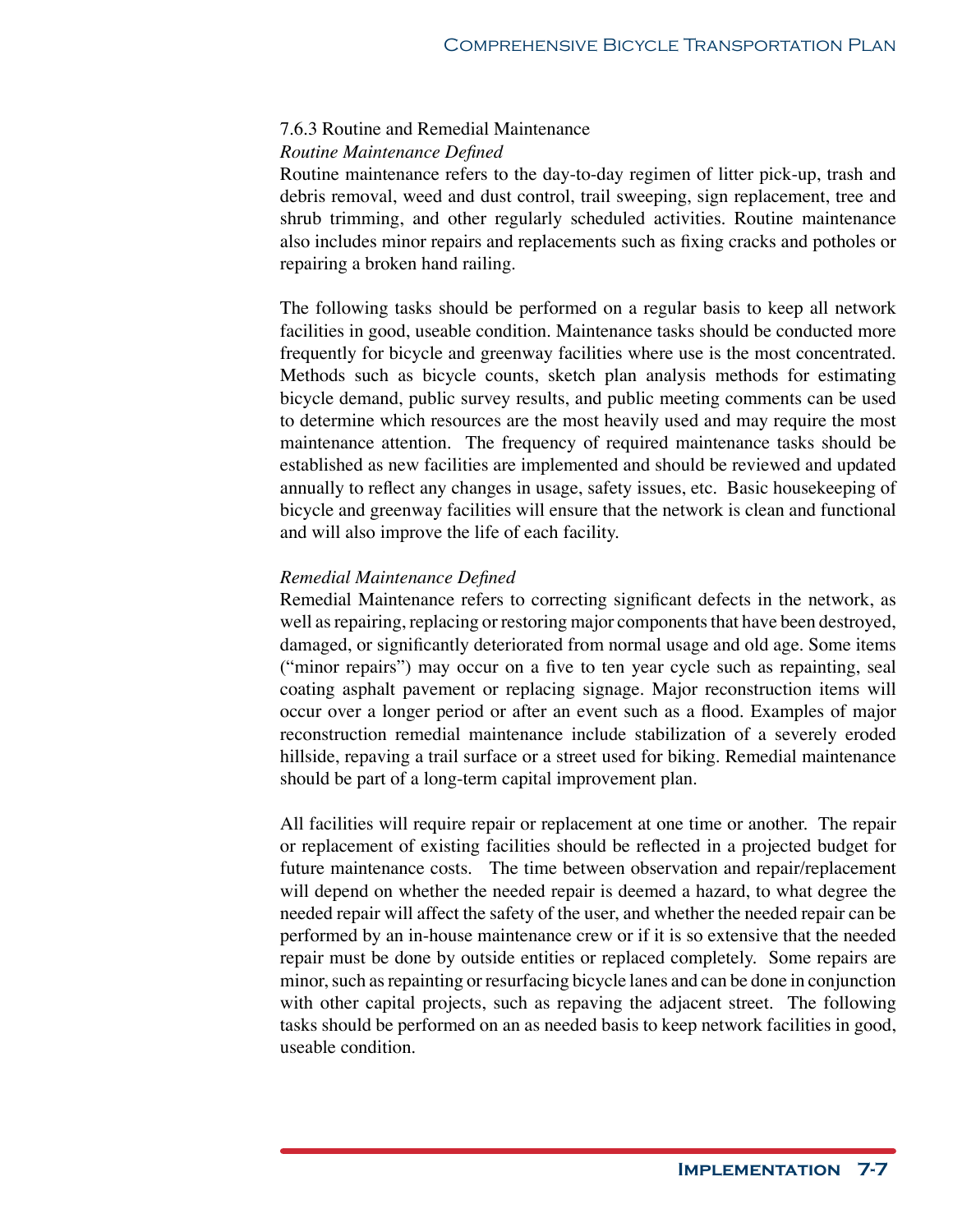- Replace/repair damaged or worn signage
- Repaint pavement markings
- Replace dangerous drainage grates
- Repave/seal
- Fill pot holes
- Repair/replace lighting
- Replace asphalt or concrete
- Replenish gravel, mulch, or other materials
- Remove encroaching debris along bicycle lanes and paved trail edges
- Regrade to prevent or eliminate low spots and drainage issues
- Add culverts, bridges, boardwalks, retaining walls, etc. to greenways to prevent or eliminate drainage/erosion issues

# **7.7 Establishing Performance Measures (Evaluation and Monitoring)**

Durham should work with local communities and advocacy organizations to establish performance measures to benchmark progress towards achieving the goals of this Plan. These performance measures should be stated in an official report within one to two years after the Plan is adopted. Baseline data should be collected as soon as the performance measures are established. The performance measures should address the following aspects of bicycle transportation and recreation in the Durham area:

- Safety Measures of bicycle crashes or injuries.
- Usage Measures of how many people are bicycling on on-road and offroad facilities.
- Facilities Measures of how many bicycle facilities are available and the quality of these facilities.
- Education/Enforcement Measures of the number of people educated or number of people ticketed as a part of a bicycle safety campaign.
- Institutionalization Measures of the total budget spent on bicycle projects and programs or the number of municipal employees receiving bicycle facility design training.

When establishing performance measures, Durham should consider utilizing data that can be collected cost-effectively and be reported at regular intervals, such as in a performance measures report that is published every two to three years. As the process of collecting and reporting bicycle data is repeated over time, it will become more efficient. The data will be useful for identifying trends in non-motorized transportation usage and conditions.

It will also be a responsibility of the Committee to evaluate and monitor the existing and recommended network over the next 25 years. The Committee should review process and progress and evolve and adapt as needed. Land use, transportation, development, and the overall landscape will continue to change as Durham grows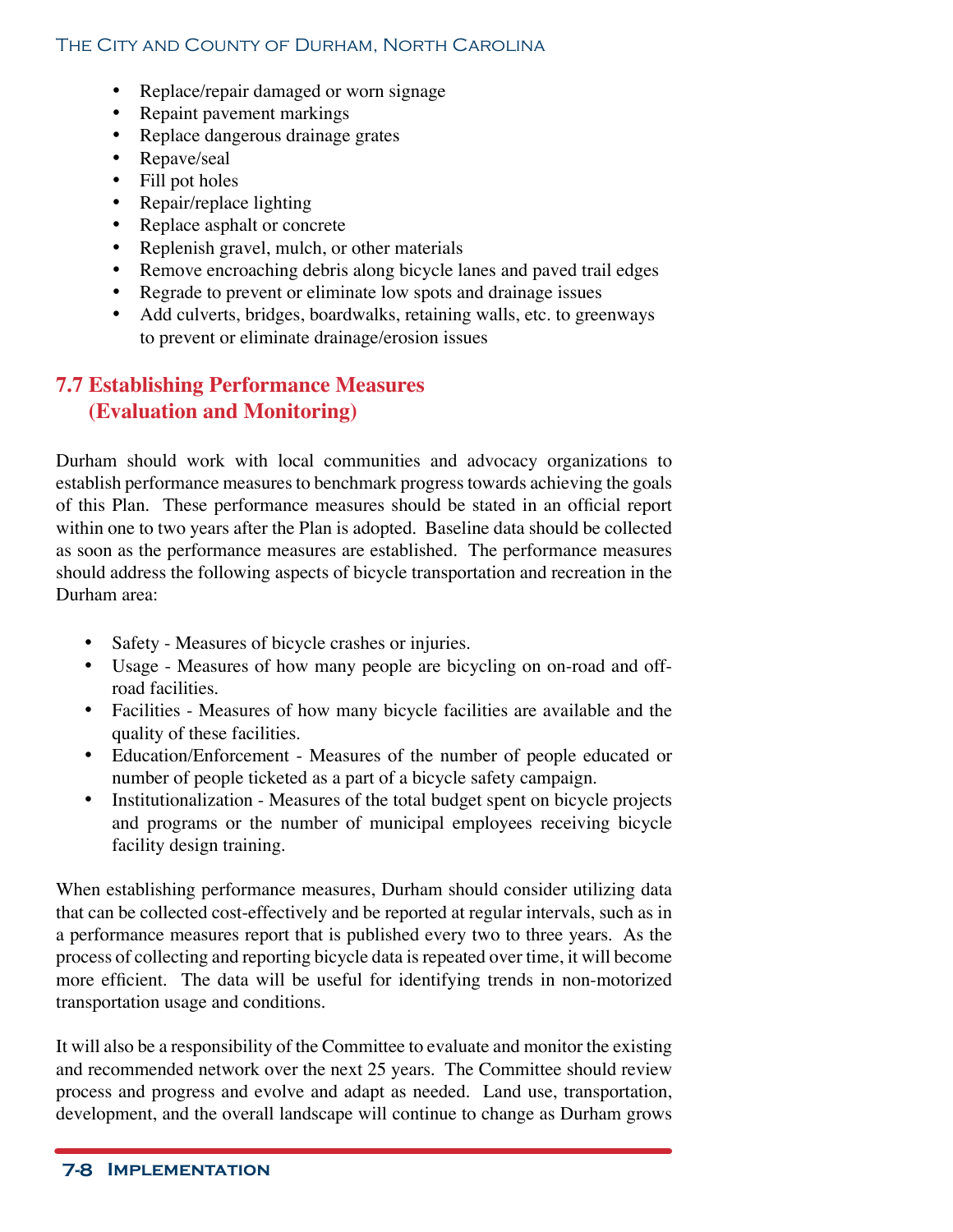resulting in a dynamic urban area. Also new opportunities or input from an ongoing monitoring and evaluation process may emerge, leading to the need to adapt and update the recommendations of this Plan.

# **7.8 Bicycle Facility Development**

This section describes types of transportation facility construction and maintenance projects that can be used to create new bicycle facilities. Note that roadway and transit construction and re-construction projects offer excellent opportunities to incorporate facility improvements for non-motorized modes. It is much more costeffective to provide bicycle facilities along with these projects than to initiate the improvements later as "retrofit" projects.

#### Roadway Design Guidelines

Roadway design guidelines are important policy documents because they describe the types of facilities that should be provided during construction and reconstruction projects. Roadway design guidelines should include accommodations for all modes of transportation in roadway corridors, including transit, automobile, bicycle, and pedestrian transportation. Bicycle accommodations should be incorporated into all City of Durham Roadway Design Guidelines documents, and should continue to be incorporated into all future updates. These guidelines should specify requirements for new bicycle accommodations, such as bicycle lanes on all collector and arterial streets. Field construction teams must pay close attention to detail in order to provide the high quality bicycle facilities recommended in this plan.

#### Other Opportunities for Integrating Bicycle Accommodations

The City and County of Durham, surrounding communities, and NCDOT should also take advantage of several other types of opportunities to incorporate bicycle facilities into routine transportation projects. These opportunities are to ensure that bicycle facilities are listed as a part of projects in the Transportation Improvement Program (TIP), repaving schedules, and other lists of upcoming projects (See Appendix E). The types of projects listed below are particularly good opportunities to incorporate bicycle accommodations.

# *Restriping*

Restriping projects include adding bicycle lanes or shoulder stripes to streets without making any other changes to the roadway. In the Durham area, opportunities for this type of improvement are found on many neighborhood collector streets within urban areas that are between 30- and 50-feet wide from curb to curb. Roadways of this width that have on-street parking should generally be striped with edgelines, while roadways of this width that do not have on-street parking should be striped with bicycle lanes.

In some locations where the existing lanes are 12- or 13-feet wide, they can be narrowed to 10 feet to provide space for bicycle facilities (where appropriate, given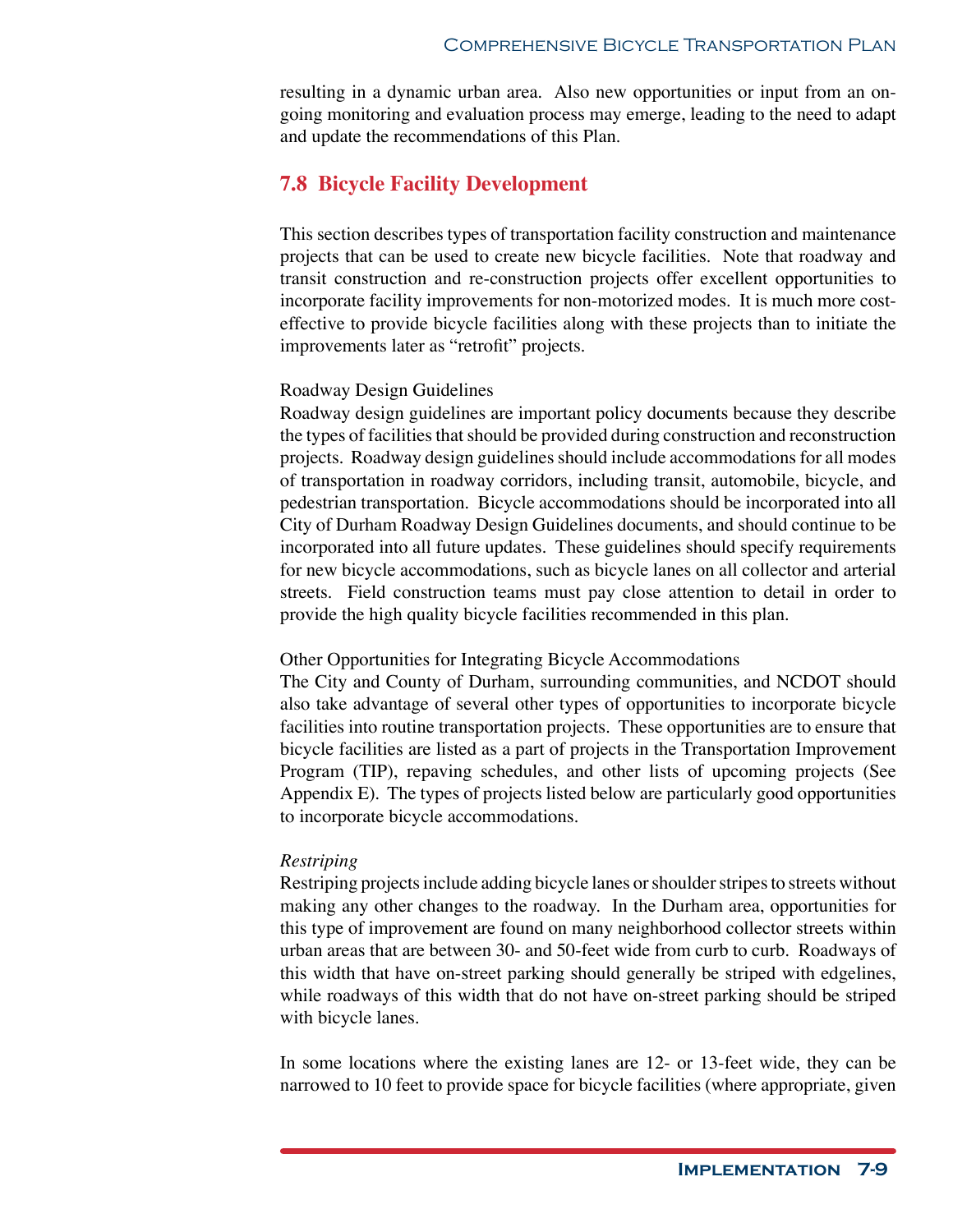traffic conditions). This requires changing the configuration of the roadway during a resurfacing project (see below).

# *Removing parking*

Some neighborhood collector roadways are wide enough to stripe with bike lanes, but they are used by residents for on-street parking, especially in the evening. In locations like this, removing parking is likely to create considerable controversy and is not recommended unless there is no other solution (unless the parking is NEVER used). In the rare case that removing parking is being considered, the parking should not be removed unless there is a great deal of public support for the bike lanes on that particular roadway, and a full public involvement process with adjacent residents and businesses is undertaken prior to removing parking.

If it is not practical to add a bike lane, edgelines and shared lane markings may be considered. On roads where the outside lane and parking area combined are more than 17-feet-wide, 10-foot-wide travel lanes can be striped with an edgeline, leaving the rest of the space on either side for parking. The stripe would help slow motor vehicles and provide extra comfort for bicyclists, especially during the daytime when fewer cars would be parked along the curb. On roads with outside lane and parking areas that are narrower than 17-feet-wide, shared lane markings can be provided every 100 to 200 meters on the right side of the motor vehicle travel lane to increase the visibility of the bike route.

# *Repaving*

Repaving projects provide a clean slate for revising pavement markings. Further, when a road is repaved, the roadway should be restriped to create narrower lanes and provide space for bike lanes and shoulders (the City should narrow travel lanes to a minimum 10-foot width, depending on traffic speeds and composition). In addition, if the space on the sides of the roadway has a relatively level grade and few obstructions, the total pavement width can be widened to include paved shoulders. There are many rural roadways in Durham where this type of improvement can be made.

# *Roadway Construction and Reconstruction*

Bicycles should be accommodated any time a new road is constructed or an existing road is reconstructed. Reconstructed roadways with moderate to heavy motor vehicle traffic should have on-road bike facilities (bike lanes or paved shoulders); some may warrant both on-road and off-road facilities (shared-use paths) so that all types of bicyclists can be accommodated comfortably.

# *Bridge Replacement*

All new or replacement bridges should accommodate bicycles with bicycle lanes on both sides of the bridge. If the bridge is in a developed area or an area that may experience development in the future, it should also have wide sidewalks on both sides to accommodate all types of bicyclists.

Federal law, as established in the Transportation Equity Act for the  $21<sup>st</sup>$  Century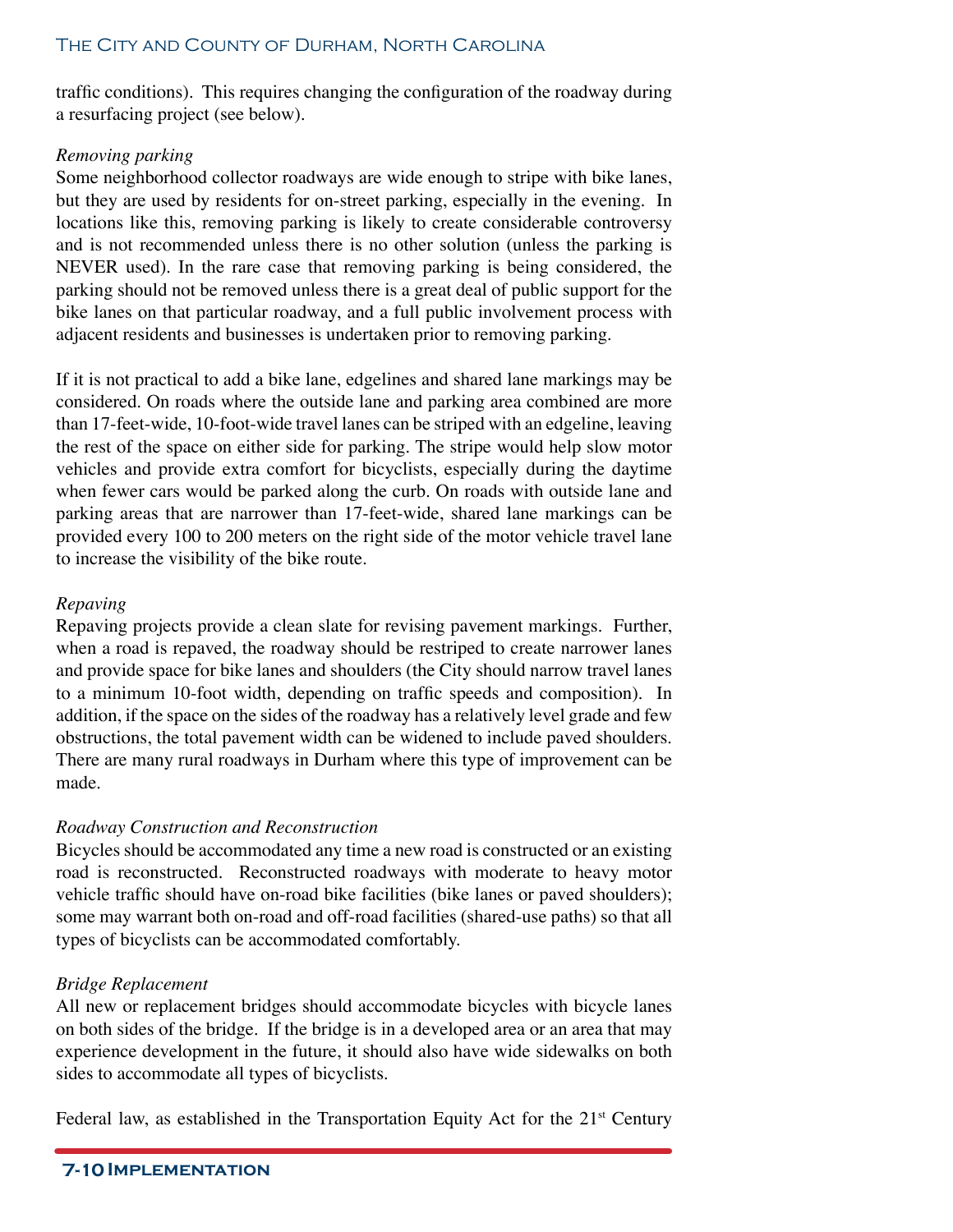(TEA-21), makes the following statements with respect to bridges:

*"In any case where a highway bridge deck is being replaced or rehabilitated with Federal financial participation, and bicyclists are permitted on facilities at or near each end of such bridge, and the safe accommodation of bicyclists can be provided at reasonable cost as part of such replacement or rehabilitation, then such bridge shall be so replaced or rehabilitated as to provide such safe accommodations." (23 U.S.C. Section 217)*

On urban and suburban bridge projects, bridge shoulders should be a minimum of 5.5-feet wide and sidewalks should be a minimum of 5.5-feet wide if traffic volumes are projected to be less than 15,000 vehicles per day. If traffic volumes are projected to be 15,000 or more vehicles per day, the shoulders should be at least 6.5-feet wide and sidewalks should be at least 7-feet wide.

Bridge replacement projects on controlled access freeways where pedestrians and bicyclists are prohibited by law will generally not include facilities to accommodate bicyclists and pedestrians. In cases, however, where a bridge replacement project on a controlled access freeway impacts a non-controlled access roadway (i.e., a new overpass over an arterial roadway), the project should include the necessary access for bicyclists on the non-limited access roadway (i.e., paved shoulders, sidewalks, and bicycle crossing improvements).

### *Retrofit Roadways with New Bicycle Facilities*

There are several critical locations in Durham with significant bicycle safety issues. These locations are often a part of essential links to destinations. In these locations, it may be justified to add new bicycle facilities before a roadway is scheduled to be repaved or reconstructed.

In some places, it may relatively easy to add bicycle lanes and/or extra pavement for shoulders, but other locations may be more difficult to improve bicycle facilities because the improvement may require removing trees, moving landscaping or fences, or regrading ditches or hills.

# **7.9 Implementation of Greenway Network**

A number of methods should be pursued for the overall implementation, acquisition, development, management, and maintenance of the greenway network. Alternate funding sources for actual greenway development can be found in Appendix C. Acquisition tools are described here.

Because the majority of greenways exist in an off-road environment, the acquisition of land or easements becomes a critical part of the implementation process. The recommended alignment of greenways in this Plan follows publicly-owned land where possible, but in most cases, an acquisition strategy will have to be implemented in areas of privately-owned land.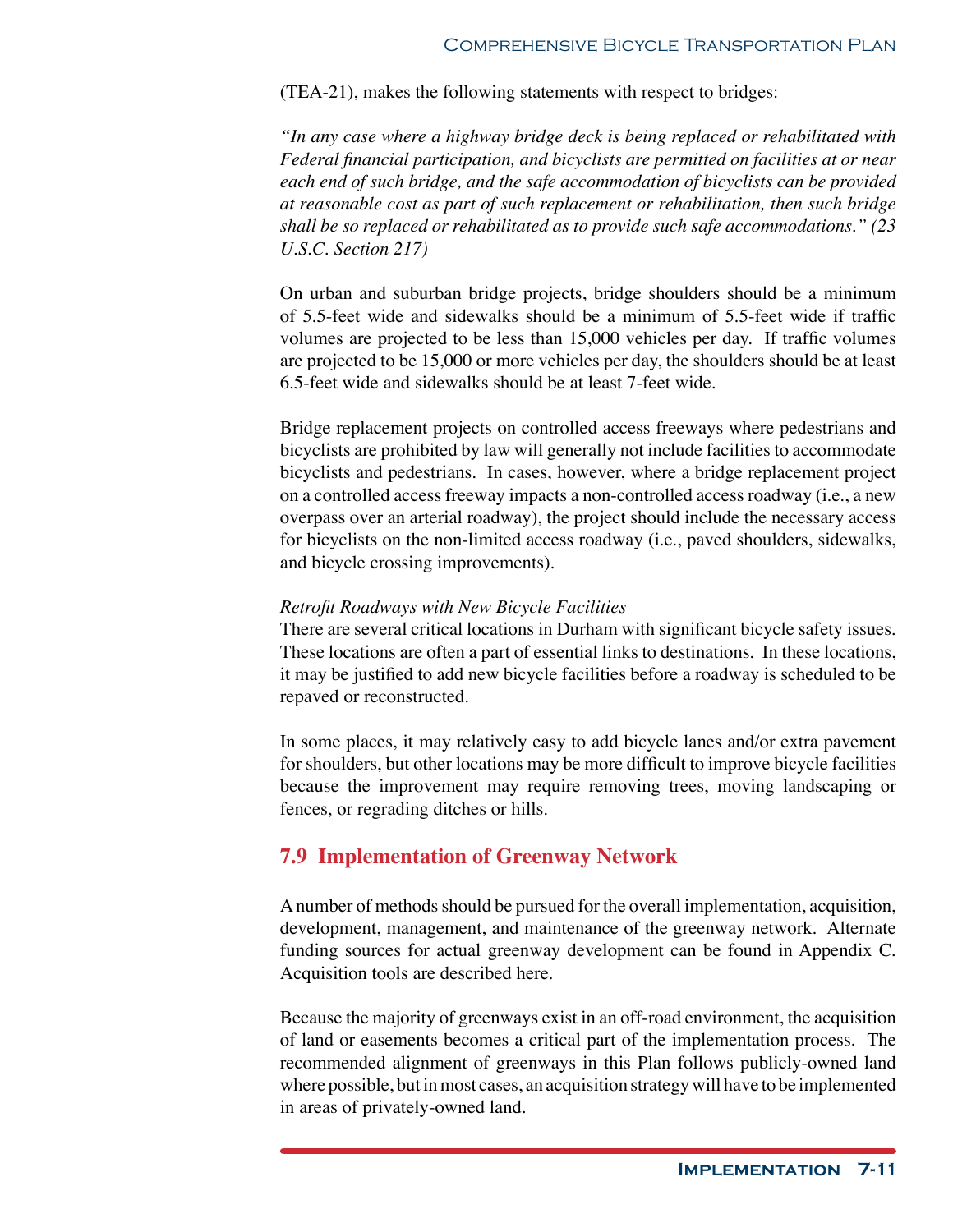There are several resources and strategies that can aid in the acquisition process. Enlisting the support of a local land trust could help broker land protection arrangements between private landowners and the City of Durham. Providing educational material to local landowners and developers about the benefits of greenways and land/easement donations is also an excellent means to stimulate greenway acquisition.

The following sections detail a list of specific strategies including the formation of partnerships and a toolbox of acquisition options.

# 7.9.1 Partnerships

Durham should pursue partnerships with land trusts and land managers to make more effective use of its land acquisition funds and strategies. The following offers recommendations on how these partnerships could be strengthened

# Land Trusts

Land trust organizations, such as the Triangle Land Conservancy and the Trust for Public Lands, to name just two, are valuable partners for Durham, when it comes to acquiring land and rights-of-way for greenways. These groups can work directly with landowners and conduct their business in private so that sensitive land transactions are handled in an appropriate manner. Once the transaction has occurred, the land trust will usually convey the acquired land or easement to a public agency, such as the City or County for permanent stewardship and ownership.

# Private Land Managers

Another possible partnership that could be strengthened would be with the utility companies that manage land throughout Durham County. Trails and greenways can be built on rights-of-ways that are either owned or leased by electric and natural gas companies. Electric utility companies have long recognized the value of partnering with both local communities, non-profit trail organizations and private land owners to permit their rights-of-ways to be used for trail development. This has occurred all over the United States and throughout North Carolina.

Durham should actively update and maintain relationships with private utility and land managers to ensure that community wide bicycle, pedestrian and greenway system can be accommodated within these rights-of-way. The city and county will need to demonstrate to these companies that maintenance will be addressed, liability will be reduced and minimized and access to utility needs will be provided.

# 7.9.2 Greenway Acquisition Tools

The following menu of tools describe various methods of acquisition that can be used by landowners, land conservation organizations, and the City and County of Durham to acquire greenway lands.

# Land Management

Management is a method of conserving the resources of a specific greenway parcel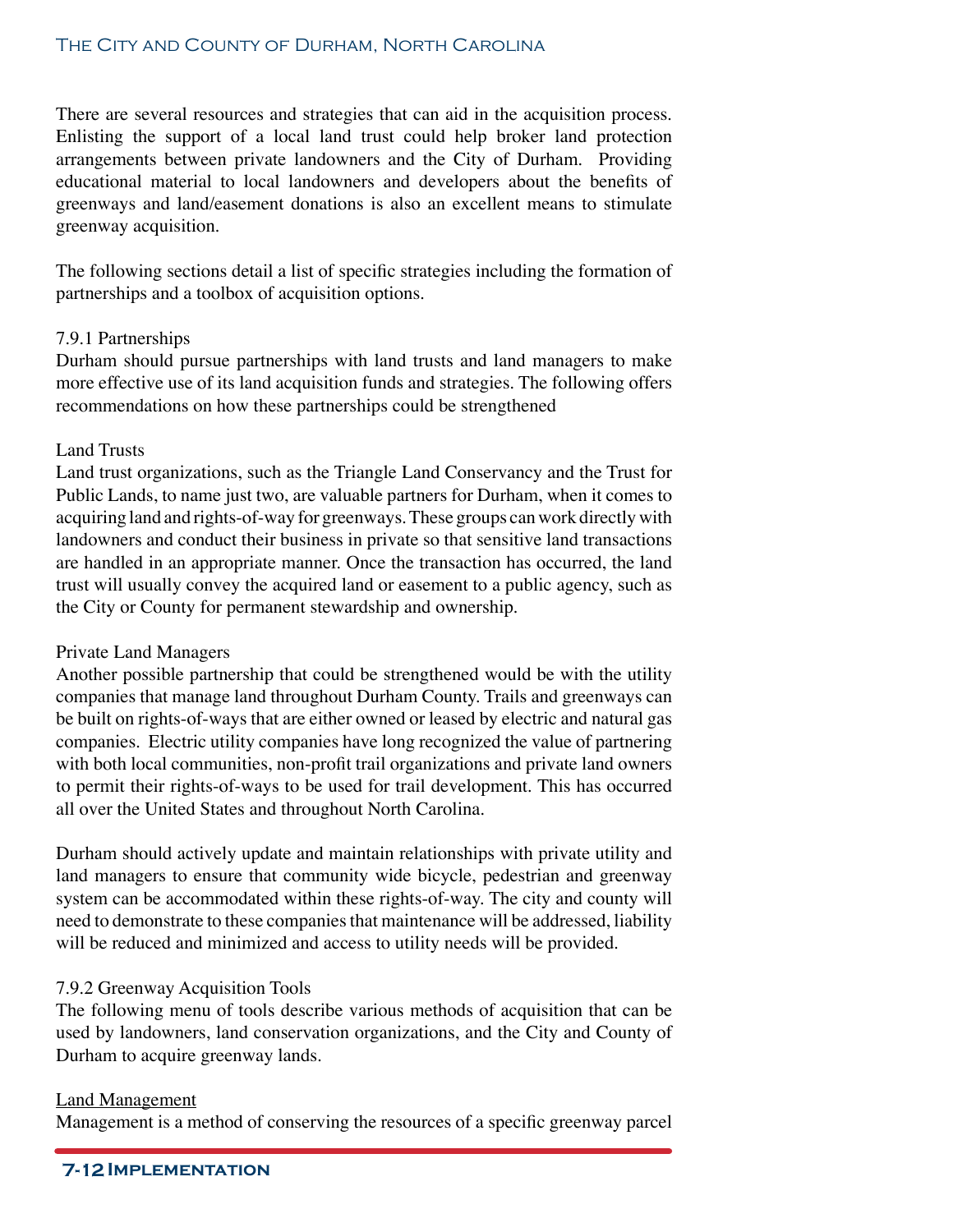by an established set of policies called management plans for city-owned greenway land or through easements with private property owners. Property owners who grant easements retain all rights to the property except those which have been described in the terms of the easement. The property owner is responsible for all taxes associated with the property, less the value of the easement granted. Easements are generally restricted to certain portions of the property, although in certain cases an easement can be applied to an entire parcel of land. Easements are transferable through title transactions, thus the easement remains in effect perpetually.

Management Plans: The purpose of a management plan is to establish legally binding contracts which define the specific use, treatment, and protection for cityowned greenway lands. Management plans should identify valuable resources; determine compatible uses for the parcel; determine administrative needs of the parcel, such as maintenance, security, and funding requirements; and recommend short-term and long-term action plans for the treatment and protection of greenway lands.

Conservation Easement: This type of easement generally establishes permanent limits on the use and development of land to protect the natural resources of that land. When public access to the easement is desired, a clause defining the conditions of public access can be added to the terms of the easement. Dedicated conservation easements can qualify for both federal income tax deductions and state tax credits. Tax deductions are allowed by the Federal government for donations of certain conservation easements. The donation may reduce the donor's taxable income.

Preservation Easement: This type of easement is intended to protect the historical integrity of a structure or important elements in the landscape by sound management practices. When public access to the easement is desired, a clause defining the conditions of public access can be added to the terms of the easement. Preservation easements may qualify for the same federal income tax deductions and state tax credits as conservation easements.

Public Access Easements: This type of easement grants public access to a specific parcel of property when a conservation or preservation easement is not necessary. The conditions of use are defined in the terms of the public access easement.

# Government Regulation

Regulation is defined as the government's ability to control the use and development of land through legislative powers. The following types of development ordinances are regulatory tools that can meet the challenges of projected suburban growth and development as well as conserve and protect greenway resources.

Dedication/Density Transfers: Also known as incentive zoning, this mechanism allows greenways to be dedicated for density transfers on development of a property. The potential for improving or subdividing part or all of a parcel of property, can be expressed in dwelling unit equivalents or other measures of development density or intensity. Known as density transfers, these dwelling unit equivalents may be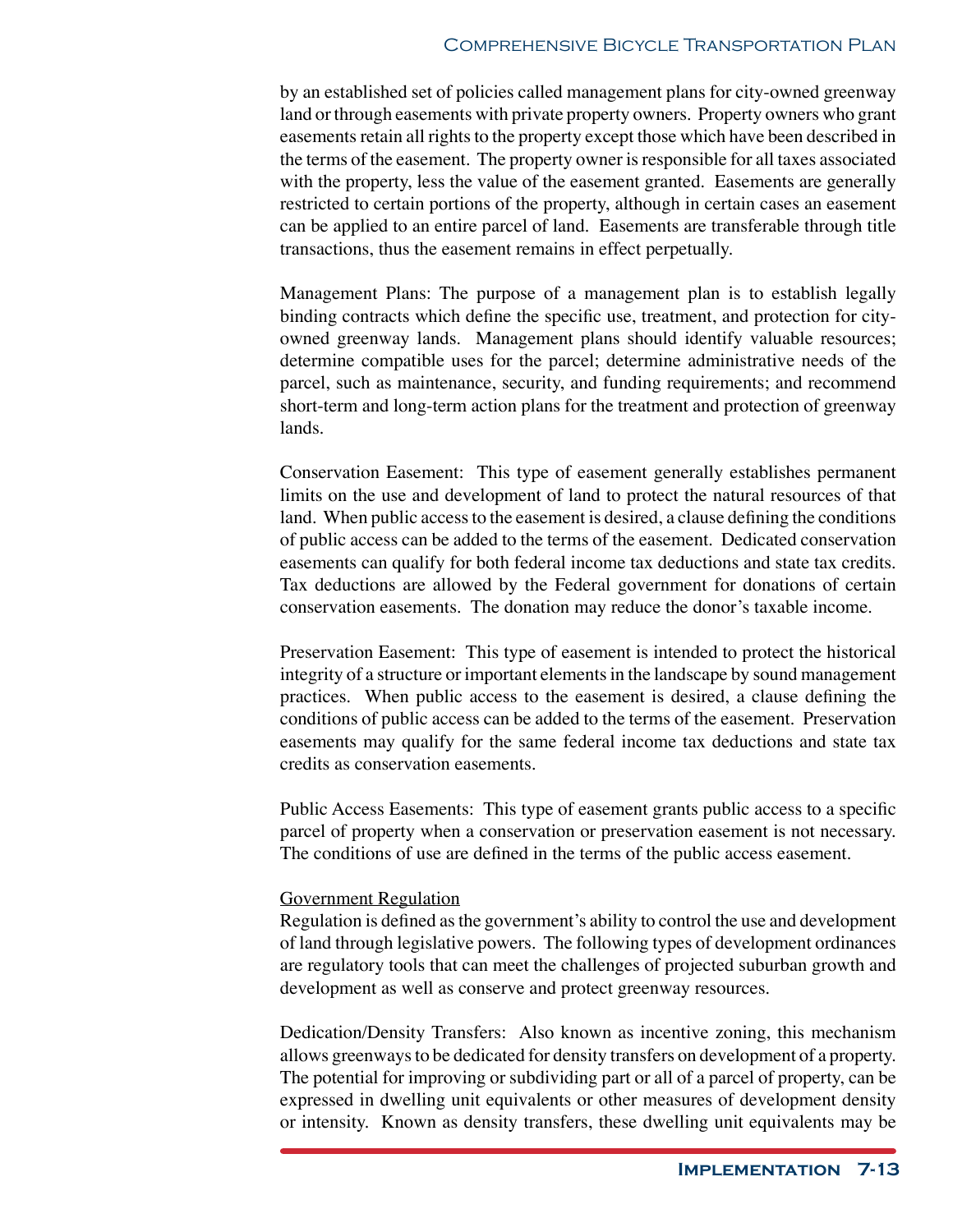# The City and County of Durham, North Carolina

relocated to other portions of the same parcel or to contiguous land that is part of a common development plan. Dedicated density transfers can also be conveyed to subsequent holders if properly noted as transfer deeds.

Negotiated Dedications: This type of mechanism allows municipalities to negotiate with landowners for certain parcels of land that are deemed beneficial to the protection and preservation of specific stream corridors. This type of mechanism can also be exercised through dedication of greenway lands when a parcel is subdivided. Such dedications would be proportionate to the relationship between the impact of the subdivision on community services and the percentage of land required for dedication-as defined by the US Supreme Court in Dolan v Tigard.

Fee-in-Lieu: To complement negotiated dedications, a fee-in-lieu program may be necessary to serve as a funding source for other land acquisition pursuits. Based on the density of development, this program allows a developer the alternative of paying money for the development/protection of greenways in lieu of dedicating greenway lands. This money is then used to implement greenway management programs or acquire additional greenway land.

Reservation of Land: This type of mechanism does not involve any transfer of property rights but simply constitutes an obligation to keep property free from development for a stated period of time. Reservations are normally subject to a specified period of time, such as 6 or 12 months. At the end of this period, if an agreement has not already been reached to transfer certain property rights, the reservation expires.

Buffer / Transition Zones: This mechanism recognizes the problem of reconciling different, potentially incompatible land uses by preserving greenways that function as buffers or transition zones. Care must be taken to ensure that the use of this mechanism is reasonable and will not destroy the value of a property.

Overlay Zones: An overlay zone and its regulations are established in addition to the zoning classification and regulations already in place.

Subdivision Exactions: An exaction is a condition of development approval that requires development to provide or contribute to the financing of public facilities at their own expense. For example, a developer may be required to build a greenway on-site as a condition of developing a certain number of units because the development will create the need for new parks or will harm existing parks due to overuse. This mechanism can be used to protect or preserve greenway lands, which are then donated to either the City or County. Consideration should be given to include greenway development in future extraction programs.

### **Acquisition**

Acquisition requires land to be donated or purchased by a government body, public agency, greenway manager, or qualified conservation organization.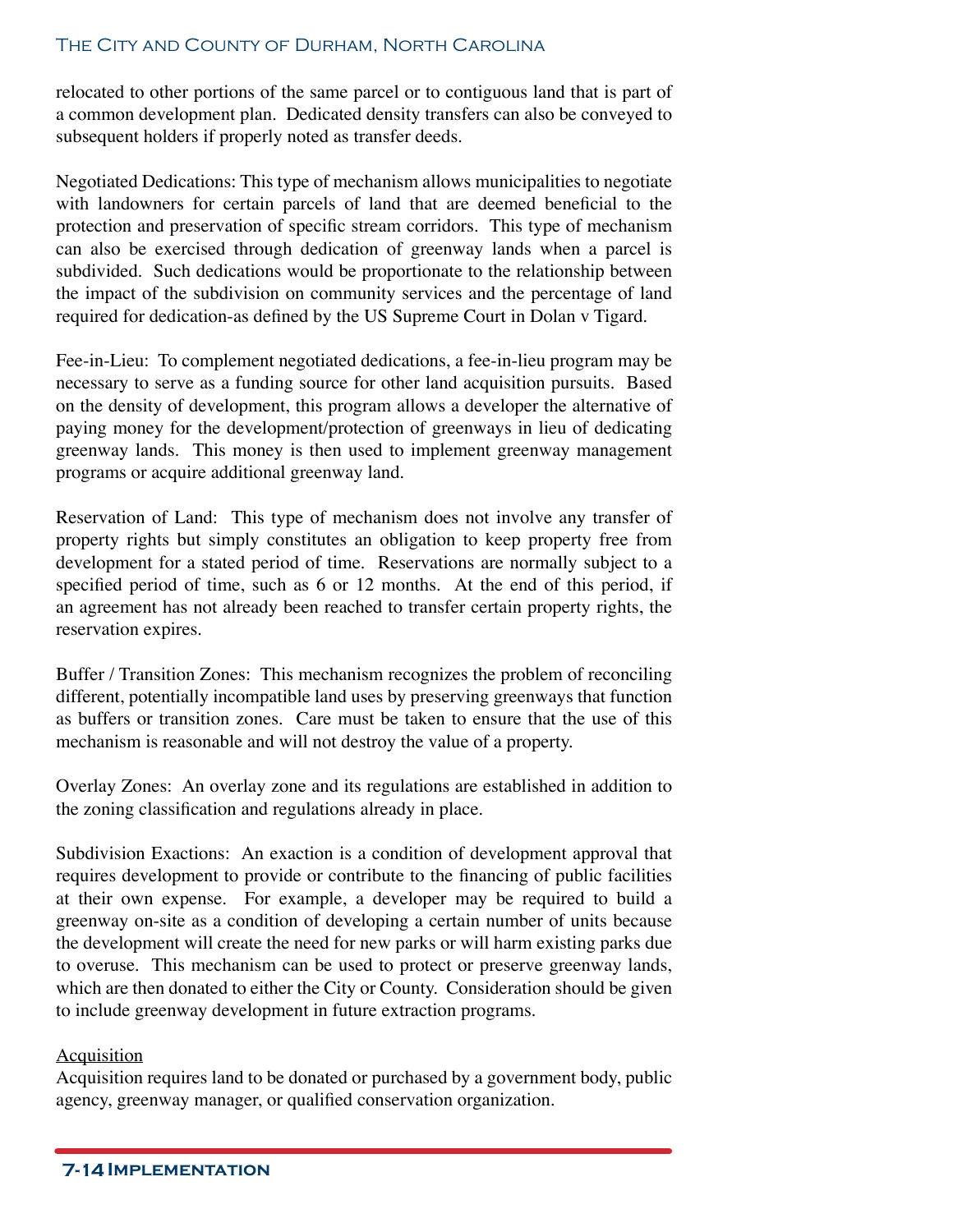Donation or Tax Incentives: In this type of acquisition, a government body, public agency, or qualified conservation organization agrees to receive the full title or a conservation easement to a parcel of land at no cost or at a "bargain sale" rate. The donor is then eligible to receive a federal tax deduction of up to 30 to 50 percent of their adjusted gross income. Additionally, North Carolina offers a tax credit of up to 25 percent of the property's fair market value (up to \$5000). Any portion of the fair market value not used for tax credits may be deducted as a charitable contribution. Also, property owners may be able to avoid any inheritance taxes, capital gains taxes, and recurring property taxes.

Fee Simple Purchase: This is a common method of acquisition where a local government agency or private greenway manager purchases property outright, Fee simple ownership conveys full title to the land and the entire "bundle" of property rights including the right to possess land, to exclude others, to use land, and to alienate or sell land.

Easement Purchase: This type of acquisition is the fee simple purchase of an easement. Full title to the land is not purchased, only those rights granted in the easement agreement. Therefore the easement purchase price is less that the full title value.

Purchase / Lease Back: A local government agency or private greenway organization can purchase a piece of land and then lease it back to the seller for a specified period of time. This lease may contain restrictions regarding the development and use of the property.

Bargain Sale: A property owner can sell property at a price less than the appraised fair market value of the land. Sometimes the seller can derive the same benefits as if the property were donated. Bargain Sale is attractive to sellers when the seller wants cash for the property, the seller paid a low cash price and thus is not liable for high capital gains tax, and/or the seller has a fairly high current income and could benefit from the donation of the property as an income tax deduction.

Option / First Right of Refusal: A local government agency or private organization establishes an agreement with a public agency or private property owner to provide the right of first refusal on a parcel of land that is scheduled to be sold. This form of agreement can be used in conjunction with other techniques, such as an easement to protect the land in the short-term. An option would provide the agency with sufficient time to obtain capital to purchase the property or successfully negotiate some other means of conserving the greenway resource.

Purchase of Development Rights: A voluntary purchase of development rights involves purchasing the development rights from a private property owner at a fair market value. The landowner retains all ownership rights under current use, but exchanges the rights to develop the property for cash payment.